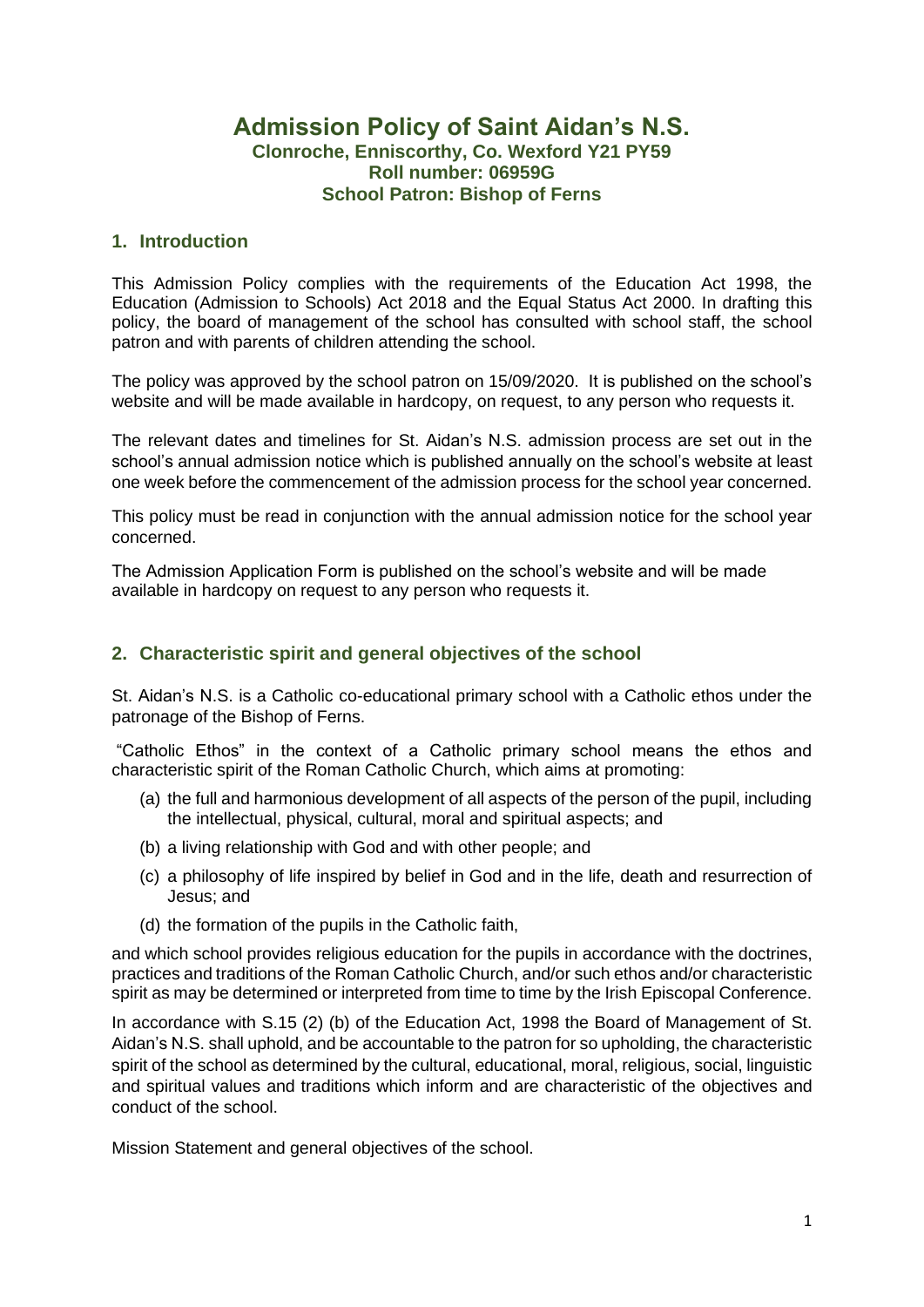To support and nurture our students throughout their time in St. Aidan's N.S. Clonroche, we strive to create a welcoming atmosphere in our school, where students can thrive in a happy, safe and stimulating environment, while engaging in a variety of daily learning and play experiences.

# **3. Admission Statement**

St Aidan's N.S. will not discriminate in its admission of a student to the school on any of the following:

- (a) the gender ground of the student or the applicant in respect of the student concerned,
- (b) the civil status ground of the student or the applicant in respect of the student concerned,
- (c) the family status ground of the student or the applicant in respect of the student concerned,
- (d) the sexual orientation ground of the student or the applicant in respect of the student concerned,
- (e) the religion ground of the student or the applicant in respect of the student concerned,
- (f) the disability ground of the student or the applicant in respect of the student concerned,
- (g) the ground of race of the student or the applicant in respect of the student concerned,
- (h) the Traveller community ground of the student or the applicant in respect of the student concerned, or
- (i) the ground that the student or the applicant in respect of the student concerned has special educational needs

As per section 61 (3) of the Education Act 1998, 'civil status ground', 'disability ground', 'discriminate', 'family status ground', 'gender ground', 'ground of race', 'religion ground', 'sexual orientation ground' and 'Traveller community ground' shall be construed in accordance with section 3 of the Equal Status Act 2000.

St Aidan's N.S. is a school whose objective is to provide education in an environment which promotes certain religious values and does not discriminate where it refuses to admit as a student a person who is not Roman Catholic and it is proved that the refusal is essential to maintain the ethos of the school.

# **4. Categories of Special Educational Needs catered for in the school/special class**

St Aidan's N.S. does not have an SEN class.

### **5. Admission of Students**

This school shall admit each student seeking admission except where –

- a) the school is oversubscribed (please see [section 6](#page-2-0) below for further details)
- b) a parent of a student, when required by the principal in accordance with section 23(4) of the Education (Welfare) Act 2000, fails to confirm in writing that the code of behaviour of the school is acceptable to him or her and that he or she shall make all reasonable efforts to ensure compliance with such code by the student.

St Aidan's N.S. is a Roman Catholic school and may refuse to admit as a student a person who is not of Roman Catholic denomination, where it is proved that the refusal is essential to maintain the ethos of the school.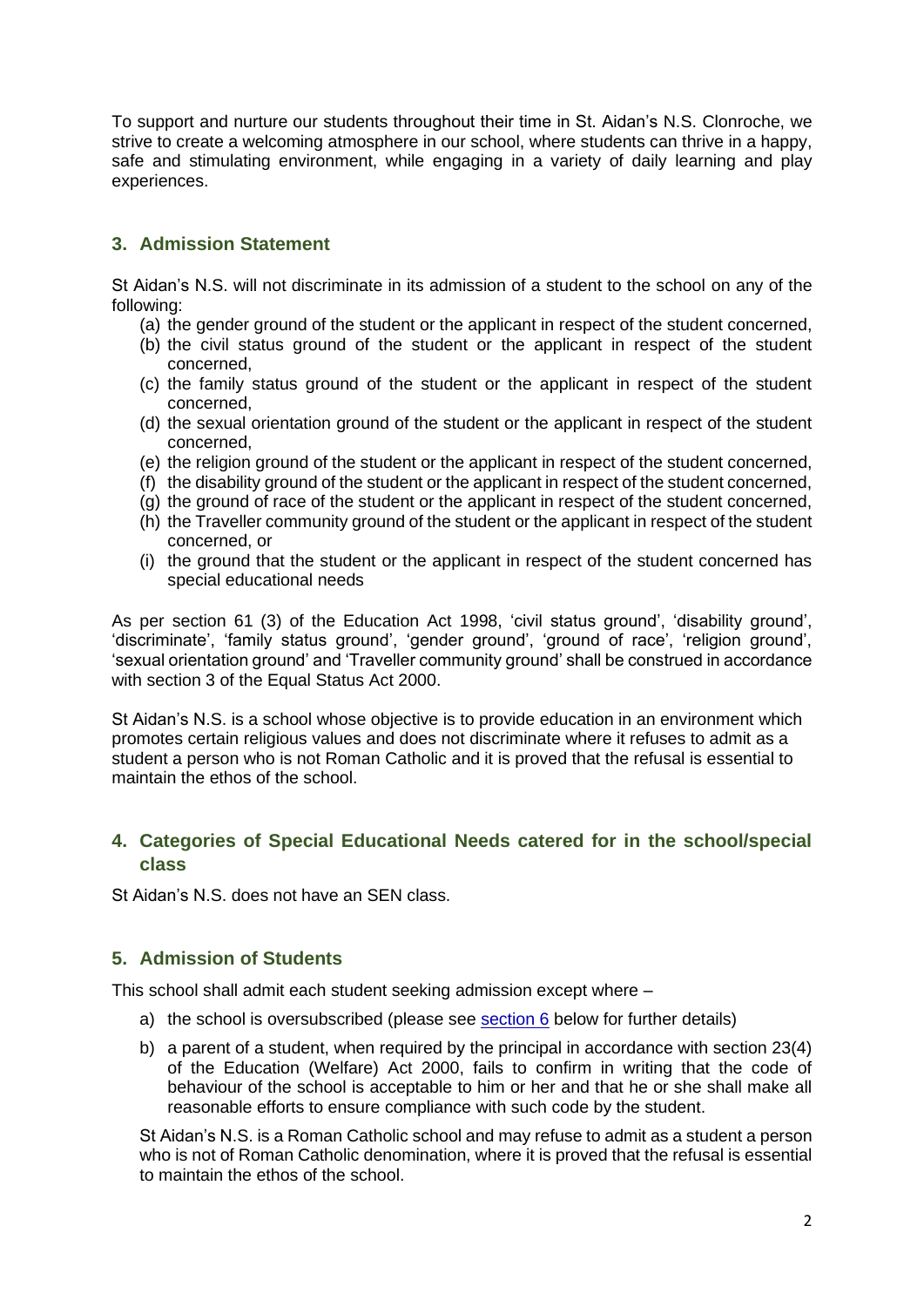# <span id="page-2-0"></span>**6. Oversubscription**

In the event that the school is oversubscribed, the school will, when deciding on applications for admission, apply the following selection criteria in the order listed below to those applications that are received within the timeline for receipt of applications as set out in the school's annual admission notice:

- 1. Siblings of current or past pupils.
- 2. Children whose primary residence is within Cloughbawn parish.
- 3. Children of school staff.
- 4. Children of past pupils of the school.
- 5. All others.

In the event that there are two or more students tied for a place or places in any of the selection criteria categories above (the number of applicants exceeds the number of remaining places), the following arrangements will apply:

- 1. Places will be allocated on the basis of age, beginning with the oldest, until all places are filled.
- 2. In the event of a tie between siblings, each will be admitted.

#### **7. What will not be considered or taken into account**

In accordance with section 62(7)(e) of the Education Act, the school will not consider or take into account any of the following in deciding on applications for admission or when placing a student on a waiting list for admission to the school:

- (a) a student's prior attendance at a pre-school or pre-school service, including naíonraí
- (b) the payment of fees or contributions (howsoever described) to the school
- (c) a student's academic ability, skills or aptitude
- (d) the occupation, financial status, academic ability, skills or aptitude of a student's parents
- (e) a requirement that a student, or his or her parents, attend an interview, open day or other meeting as a condition of admission;
- (f) a student's connection to the school by virtue of a member of his or her family attending or having previously attended the school other than in the case of the school wishing to include a selection criteria based on (1) siblings of a student attending or having attended the school and (2) parents of a student having attended the school. In relation to (2) parents having attended, a school may only apply this criterion to a maximum of 25% of the available spaces as set out in the school's annual admission notice.
- (g) the date and time on which an application for admission was received by the school, This is subject to the application being received at any time during the period specified for receiving applications set out in the annual admission notice of the school for the school year concerned.

#### **8. Decisions on applications**

All decisions on applications for admission to St Aidan's N.S. will be based on the following:

- Our school's admission policy
- The school's annual admission notice (where applicable)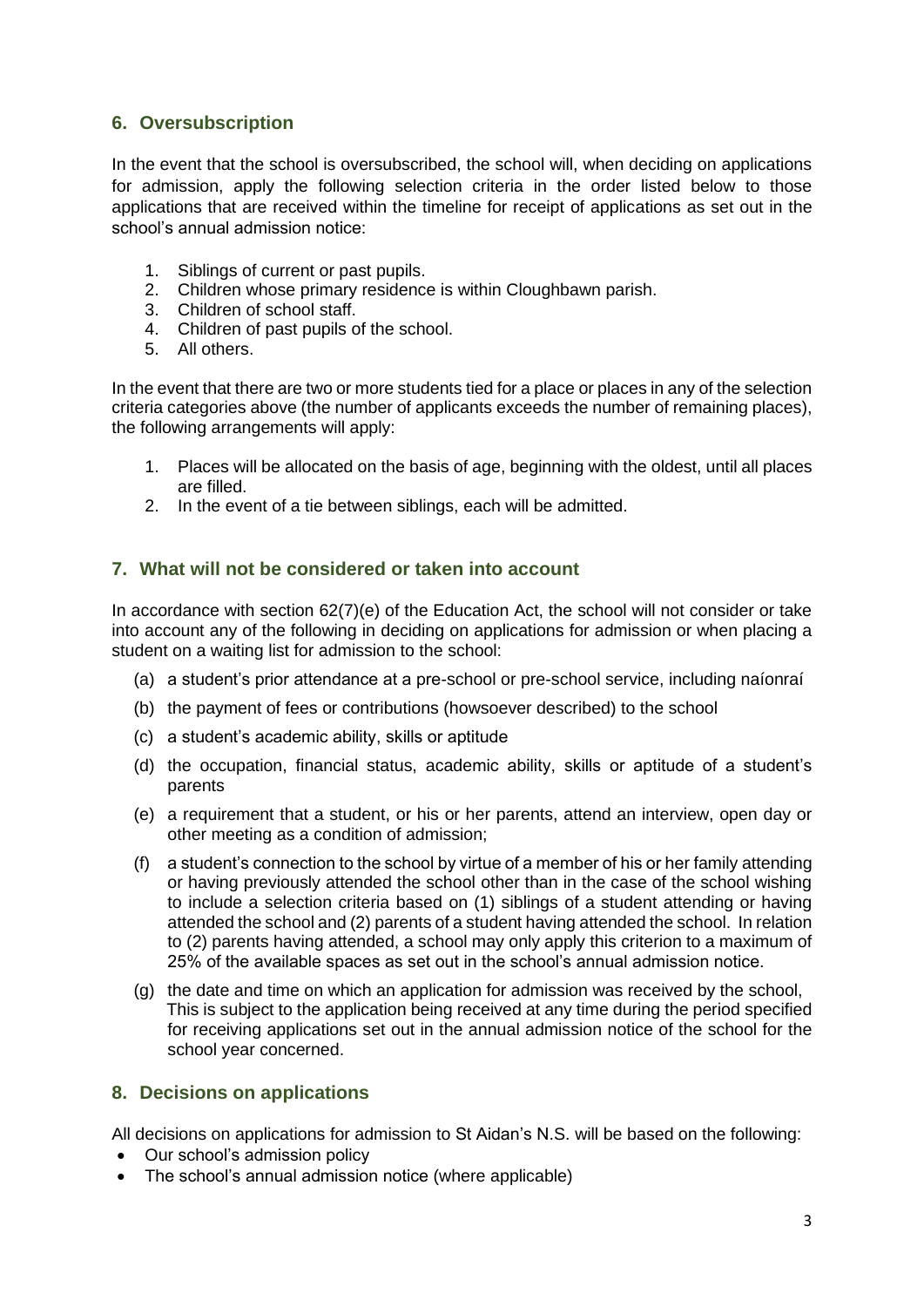• The information provided by the applicant in the school's official application form received during the period specified in our annual admission notice for receiving applications

(Please see section 14 below in relation to applications received outside of the admissions period and [section 15](#page-5-0) below in relation to applications for places in years other than the intake group.)

Selection criteria that are not included in our school admission policy will not be used to make a decision on an application for a place in our school.

#### **9. Notifying applicants of decisions**

Applicants will be informed in writing as to the decision of the school, within the timeline outlined in the annual admissions notice.

If a student is not offered a place in our school, the reasons why they were not offered a place will be communicated in writing to the applicant, including, where applicable, details of the student's ranking against the selection criteria and details of the student's place on the waiting list for the school year concerned.

Applicants will be informed of the right to seek a review/right of appeal of the school's decision (see [section 18](#page-5-1) below for further details).

#### <span id="page-3-0"></span>**10. Acceptance of an offer of a place by an applicant**

In accepting an offer of admission from St Aidan's N.S. you must indicate—

(i) whether or not you have accepted an offer of admission for another school or schools. If you have accepted such an offer, you must also provide details of the offer or offers concerned and

(ii) whether or not you have applied for and awaiting confirmation of an offer of admission from another school or schools, and if so, you must provide details of the other school or schools concerned.

### **11.Circumstances in which offers may not be made or may be withdrawn**

An offer of admission may not be made or may be withdrawn by St Aidan's N.S. where—

- (i) it is established that information contained in the application is false or misleading.
- (ii) an applicant fails to confirm acceptance of an offer of admission on or before the date set out in the annual admission notice of the school.
- (iii) the parent of a student, when required by the principal in accordance with section 23(4) of the Education (Welfare) Act 2000, fails to confirm in writing that the code of behaviour of the school is acceptable to him or her and that he or she shall make all reasonable efforts to ensure compliance with such code by the student; or
- (iv) an applicant has failed to comply with the requirements of 'acceptance of an offer' as set out in [section 10](#page-3-0) above.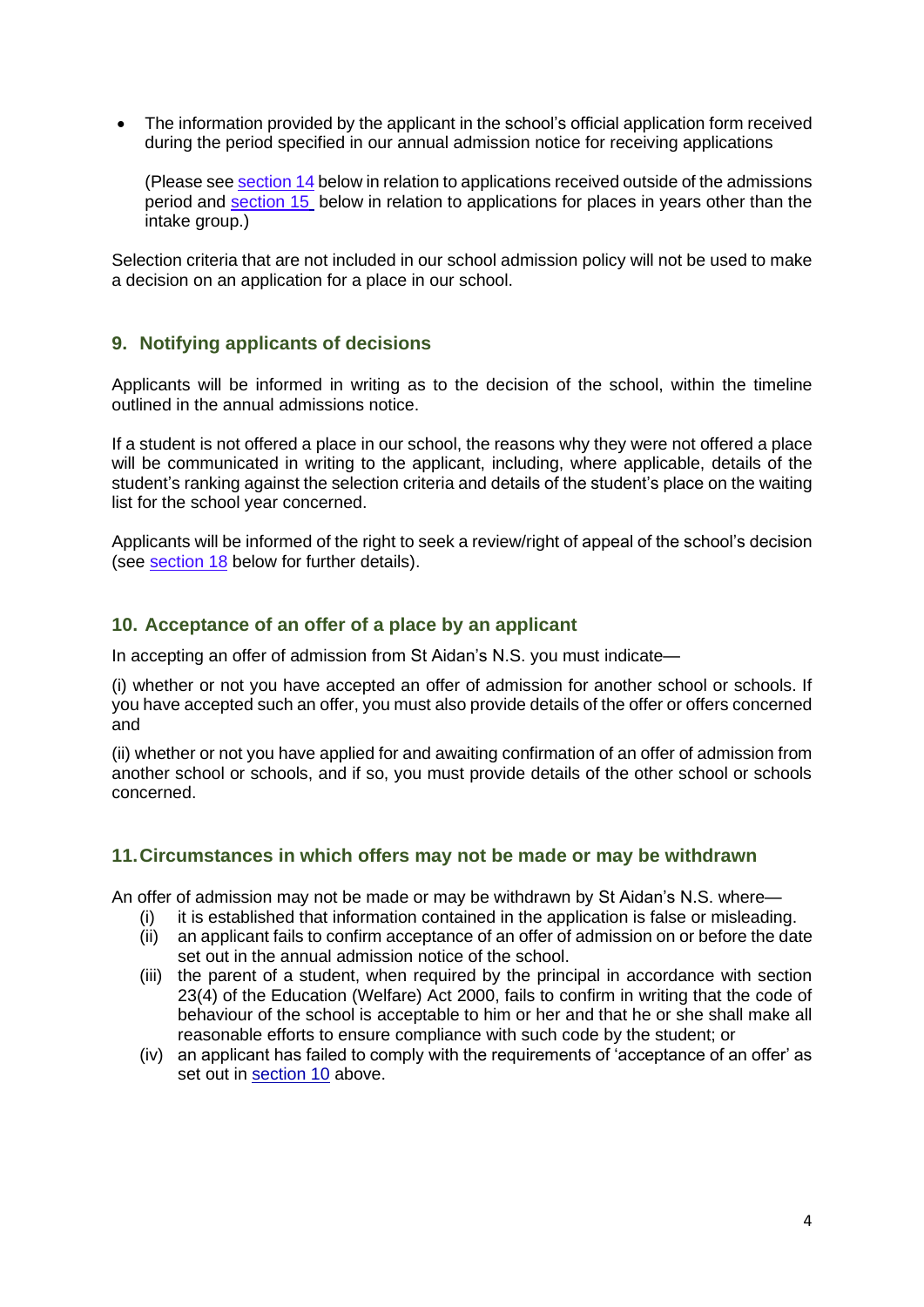# **12.Sharing of Data with other schools**

Applicants should be aware that section 66(6) of the Education (Admission to Schools) Act 2018 allows for the sharing of certain information between schools in order to facilitate the efficient admission of students.

Section 66(6) allows a school to provide a patron or another board of management with a list of the students in relation to whom—

- (i) an application for admission to the school has been received,
- (ii) an offer of admission to the school has been made, or
- (iii) an offer of admission to the school has been accepted.

The list may include any or all of the following:

- (i) the date on which an application for admission was received by the school;
- (ii) the date on which an offer of admission was made by the school;
- (iii) the date on which an offer of admission was accepted by an applicant;

(iv) a student's personal details including his or her name, address, date of birth and personal public service number (within the meaning of section 262 of the Social Welfare Consolidation Act 2005).

#### **13.Waiting list in the event of oversubscription**

In the event of there being more applications to the school year concerned than places available, a waiting list of students whose applications for admission to St Aidan's N.S. were unsuccessful due to the school being oversubscribed will be compiled and will remain valid for the school year in which admission is being sought.

Placement on the waiting list of St Aidan's N.S. is in the order of priority assigned to the students' applications after the school has applied the selection criteria in accordance with this admission policy.

Applicants whose applications are received after the closing date, outlined in the Annual Admission Notice, will be placed at the end of the waiting list in order of the date of receipt of the application.

Offers of any subsequent places that become available for and during the school year in relation to which admission is being sought will be made to those students on the waiting list, in accordance with the order of priority in relation to which the students have been placed on the list.

### **14.Late Applications**

All applications for admission received after the closing date as outlined in the annual admission notice will be considered and decided upon in accordance with our school's admissions policy, the Education Admissions to School Act 2018 and any regulations made under that Act.

Late applicants will be notified of the decision in respect of their application no later than three weeks after the date on which the school received the application. Late applicants will be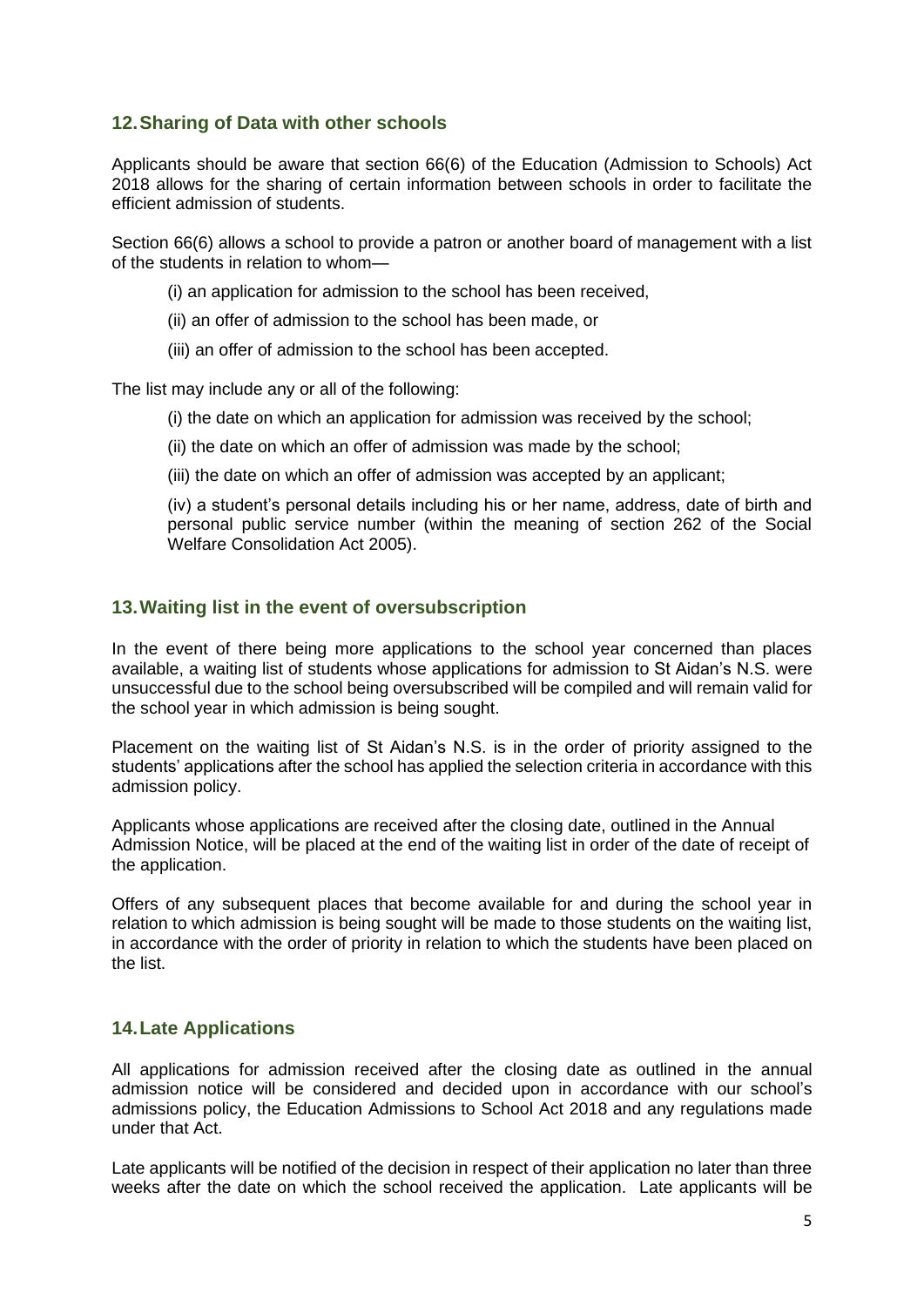offered a place if there is place available. In the event that there is no place available, the name of the applicant will be added to the waiting list as set out in Section 13.

#### **15.Procedures for admission of students to other years and during the school year**

Admission of students to other years outside the intake class will follow steps as outlined for the intake class. Applications submitted after the commencement of the school year will be treated as late applications.

• Parents will be required to complete an Admission Application Form for their child.

The procedures of the school in relation to the admission of students who are not already admitted to the school, after the commencement of the school year in which admission is sought, are as follows:

• Parents will be required to complete an Admission Application Form for their child.

# <span id="page-5-0"></span>**16.Declaration in relation to the non-charging of fees**

The board of St Aidan's N.S. or any persons acting on its behalf will not charge fees for or seek payment or contributions (howsoever described) as a condition of-

- (a) an application for admission of a student to the school, or
- (b) the admission or continued enrolment of a student in the school.

### <span id="page-5-1"></span>**17. Arrangements regarding students not attending religious instruction**

The following are the school's arrangements for students, where the parents of the student, have requested that the student attend the school without attending religious instruction in the school. These arrangements will not result in a reduction in the school day of such students:

• A written request should be made to the Principal of the school. A meeting will then be arranged with the parent(s), to discuss how the request may be accommodated by the school.

### **18. Reviews/appeals**

#### **Review of decisions by the board of Management**

The parent of the student may request the board to review a decision to refuse admission. Such requests must be made in accordance with Section 29C of the Education Act 1998 and must be received by the board not later than 21 days after the applicant has been informed in writing as to the decision of the school in accordance with Section 9 of this policy.

The timeline within which such a review must be requested and the other requirements applicable to such reviews are set out in the procedures determined by the Minister under section 29B of the Education Act 1998 which are published on the website of the Department of Education and Skills.